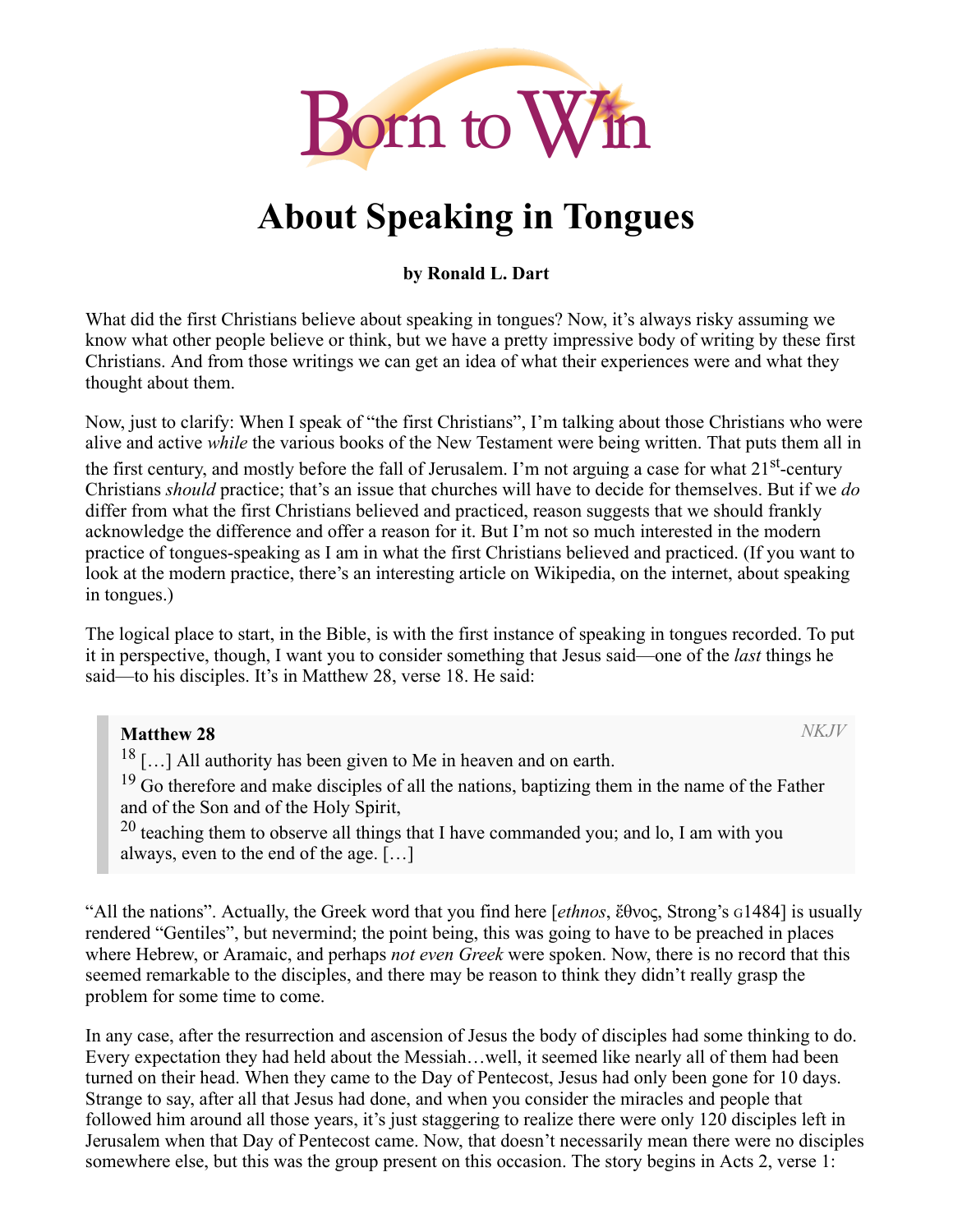<sup>1</sup> When the day of Pentecost came, they were all together in one place.

No surprise there. It's a holy day; they met together.

#### Acts 2

*NIV '84*

*NIV '84*

 $2$  Suddenly a sound like the blowing of a violent wind came from heaven and filled the whole house where they were sitting.

 $3$  They saw what seemed to be tongues of fire that separated and came to rest on each of them.

<sup>4</sup> All of them were filled with the Holy Spirit and began to speak in other tongues as the Spirit enabled them.

Now, we have two things to think about. Luke is the man who wrote this down. What did Luke think about what had happened on that day? We don't know if he was even *there* or not, or if he simply put his story together from talking to everybody who was. What did *he* think? What was the reason for this miracle? And, in fact, what was it that *actually happened*.

#### Acts 2

<sup>5</sup> Now there were staying in Jerusalem God-fearing Jews from every nation under heaven.

<sup>6</sup> When they heard this sound, a crowd came together in bewilderment, because each one heard them speaking in his own language.

And, lest there be a mistake, he shifted away from the word "tongue" [*glóssa*, γλῶσσα, G1100] (which usually means "language") to the Greek word *"dialektos"* [διάλεκτος, G1258]. So, consequently, they were hearing them in their own *dialect*. A dialect…you know, you have the Greek language as it's spoken over *here*; you have the Greek language as it's spoken over *there*. And they probably sound different. When I lived in England (I lived there for about seven years) I remember distinctly chatting with a fellow who lived in Birmingham. And we were talking about how hard it is sometimes to understand people from other countries. And he said, "Oh, I know what you're talking about. I have trouble understanding people from a village 50 miles down the road from my house!" So, regional dialects are what we're talking about here. And they were hearing it; they heard them speaking *in their own dialect*.

#### Acts 2

<sup>7</sup> Utterly amazed, they asked: "Are not all these men who are speaking Galileans?"

Now, how did they know that? And why was it important? Well, they probably knew it from their clothing—from their style—because I don't think they would pick up an accent in this way. It was striking because the Galileans seemed to be the country bumpkins of that era. (What shall we say, Jewish rednecks?) And they saw them, and they thought, "These people are not educated people. What's going on here?"

#### Acts 2

<sup>8</sup> "Then how is it that each of us hears them in his own native language?

<sup>9</sup> Parthians, Medes and Elamites; residents of Mesopotamia, Judea and Cappadocia, Pontus and Asia,

*NIV '84*

*NIV '84*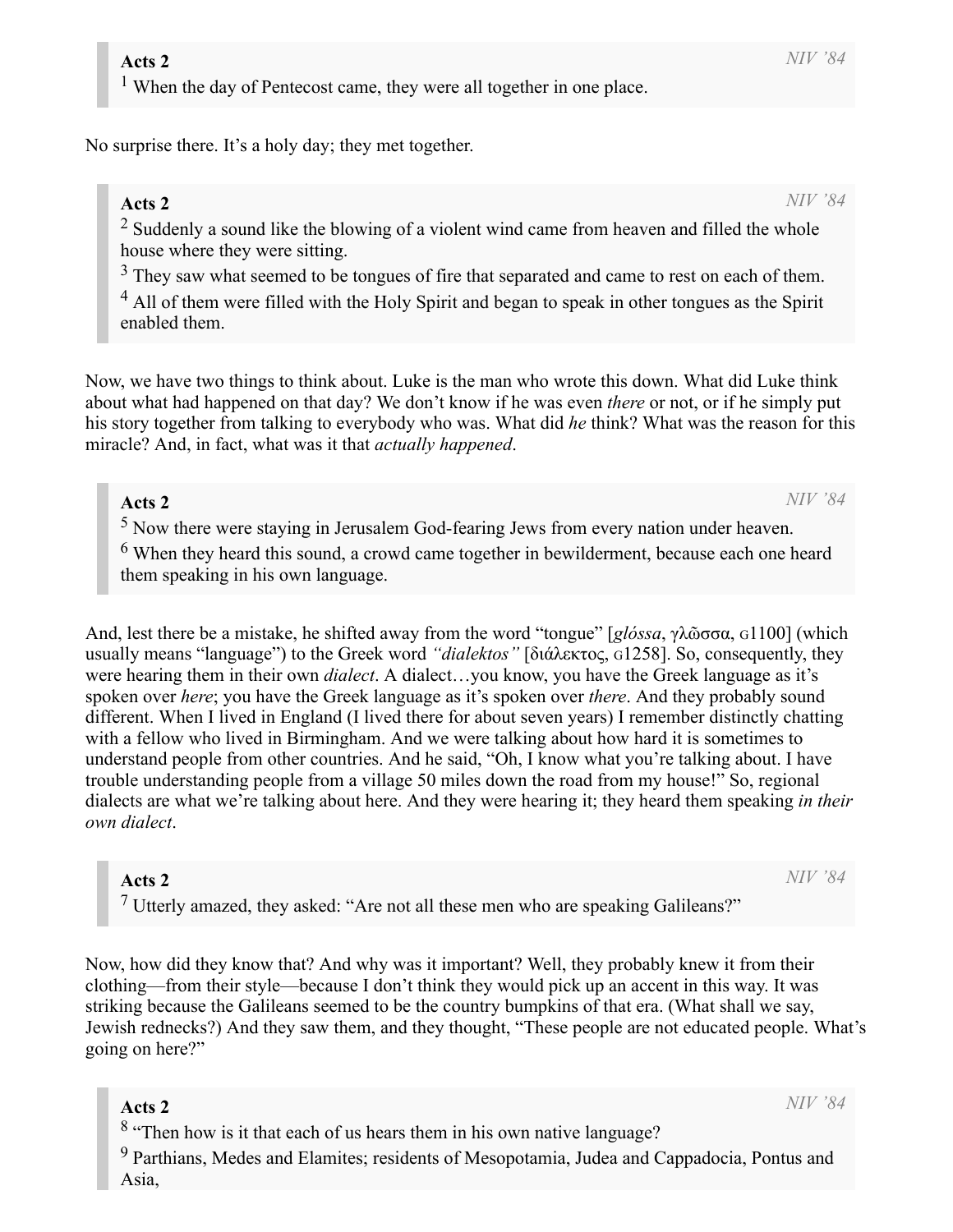<sup>10</sup> Phrygia and Pamphylia, Egypt and the parts of Libya near Cyrene; visitors from Rome <sup>11</sup> (both Jews and converts to Judaism); Cretans and Arabs—we hear them declaring the wonders of God in our own tongues!"

Now, what do you suppose Luke thought about this as he put the story together? Well, first, there were about 14 known languages being spoken by people who never before had known or learned or been taught the language. This is something Luke was able to determine. He talked with the people who were there. He talked with people who got baptized on that day. He put the whole picture together and, for him, it was fairly evident what happened. These people were speaking 14 known languages—being spoken by people who had never known them before.

Second (and this is important), the listeners knew the *content* of the messages. I doubt it occurred to anyone that these were *unknown tongues*. Everyone present understood the words. Nor did they think of them as the "tongues of angels" or a "prayer language". The gift of tongues, on this occasion, was for the *singular* purpose of conveying the message in a language that could be understood by the listeners. This is *utterly* inescapable when you read through the second chapter of Acts.

#### Acts 2

*NIV '84*

<sup>12</sup> Amazed and perplexed, they asked one another, "What does this mean?"

<sup>13</sup> Some, however, made fun of them and said, "They have had too much wine."

<sup>14</sup> Then Peter stood up with the Eleven, raised his voice and addressed the crowd: "Fellow Jews and all of you who live in Jerusalem, let me explain this to you; listen carefully to what I say.

<sup>15</sup> These men are not drunk, as you suppose. It's only nine in the morning!

16 No, this is what was spoken by the prophet Joel:

<sup>17</sup> 'In the last days, God says,

I will pour out my Spirit on all people.

Your sons and daughters will prophesy, your young men will see visions, your old men will dream dreams.

- <sup>18</sup> Even on my servants, both men and women, I will pour out my Spirit in those days, and they will prophesy.
- <sup>19</sup> I will show wonders in the heaven above and signs on the earth below, blood and fire and billows of smoke.
- <sup>20</sup> The sun will be turned to darkness and the moon to blood before the coming of the great and glorious day of the Lord.
- <sup>21</sup> And everyone who calls on the name of the Lord will be saved.'"

I'm not sure Peter even, at this point, understood that word, "everyone", because we now know it concluded the Gentiles, as well. What was happening here was not speaking in an unknown tongue; it was *prophesying* in known languages—14 of which are named in the passage. Now, I have the gift of 20/20 hindsight, but being aware of Christ's commission to take the gospel to all nations, and being suddenly gifted with the language of Mesopotamia, I might very well conclude that Jesus expected me to *go there and preach*. Would that be illogical? I think it would be *very* logical. When you understand he said, "This is what I want you to do", and all of a sudden I can speak a language I never spoke before, I'd be starting to check around to see how do I get there, because I think I'm supposed to go and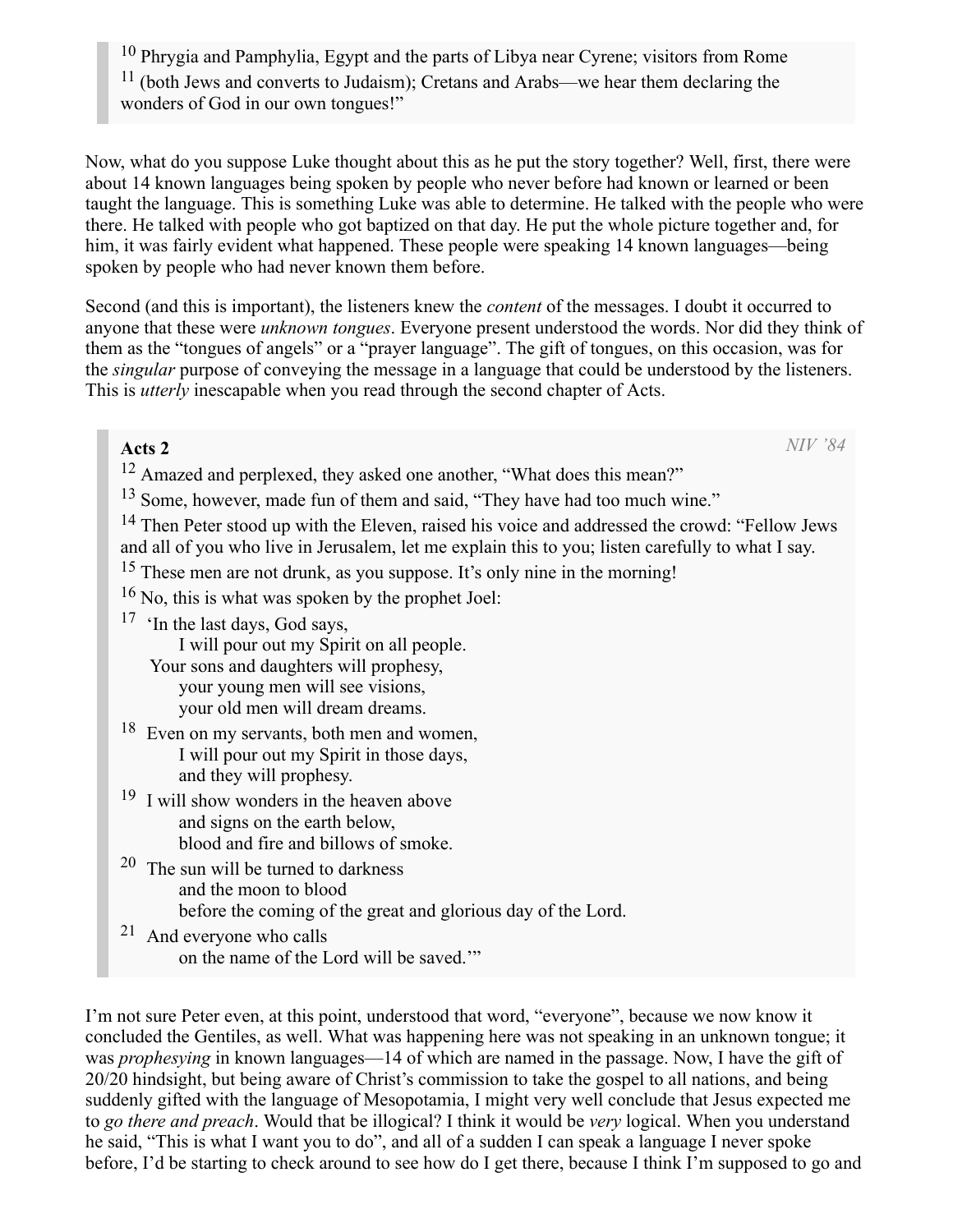preach the gospel to those people over there. Also, there's every indication the gift fell severally on *everyone present, including women*. Later, this would happen again. But, for now, Jerusalem was full of strangers and the mission field had *come to them*. They continued for a long time in Jerusalem, and not without reason. There was *plenty of work* right there. But I would have had, nagging in the back of my mind, the word that Jesus used, "Go…". And I think I'd have to deal with that.

Time passed. The scene changes.

#### Acts 10

*AKJV*

<sup>1</sup> There was a certain man in Caesarea called Cornelius, a centurion of the band called the Italian band,

 $2$  A devout man, and one that feared God with all his house, which gave much alms to the people, and prayed to God always.

Now, this is an Italian, mind you; he's not a Jew. He falls in the category of people they called "Godfearers". There were people who believed in God, read the Scriptures (or heard them read), prayed to God, and tried to live the right way. An angel appeared to this fellow and told him to send for a man named Peter, which he immediately did; he sent three men. As they approached the location where Peter was, he was going up to the rooftop to pray. Now it was Peter's turn to have a vision. You read all about this in Acts 10, but for now Peter was told he was not to consider anything God had cleansed as common or unclean. Peter was puzzled, but about that time the strangers came into the house below looking for him, and the spirit told him, "Go with these men." So, accustomed to doing what God told him to do, Peter went; Peter preached.

#### Acts 10

*NIV '84*

<sup>44</sup> While Peter was still speaking these words, the Holy Spirit came on all who heard the message.

<sup>45</sup> The circumcised believers who had come with Peter were astonished that the gift of the Holy Spirit had been poured out even on the Gentiles.

<sup>46</sup> For they heard them speaking in tongues and praising God.

<sup>47</sup> Then Peter said, "Can anyone keep these people from being baptized with water? They have received the Holy Spirit just as we have."

Now, that's all we know about the tongues-speaking that happened on this occasion. The reason for it is easy to discern: Without the evidence of the presence of the Spirit, some would *(and did)* object to baptizing Gentiles. (That's a whole other story all by itself.) But based on what we have read before, there is no reason to think this was any different from what is described in Acts 2—the gift of speaking in known languages that you haven't learned. And as you read through the Book of Acts, there is nothing to indicate that on *every* single occasion the newly-baptized spoke in languages. Not every time did it happen. Now, consider another example—Acts 19:

#### Acts 19

*NIV '84*

<sup>1</sup> While Apollos was at Corinth, Paul took the road through the interior and arrived at Ephesus. There he found some disciples

 $2$  and asked them, "Did you receive the Holy Spirit when you believed?" They answered, "No, we have not even heard that there is a Holy Spirit."

<sup>3</sup> So Paul asked, "Then what baptism did you receive?" "John's baptism," they replied.

<sup>4</sup> Paul said, "John's baptism was a baptism of repentance. He told the people to believe in the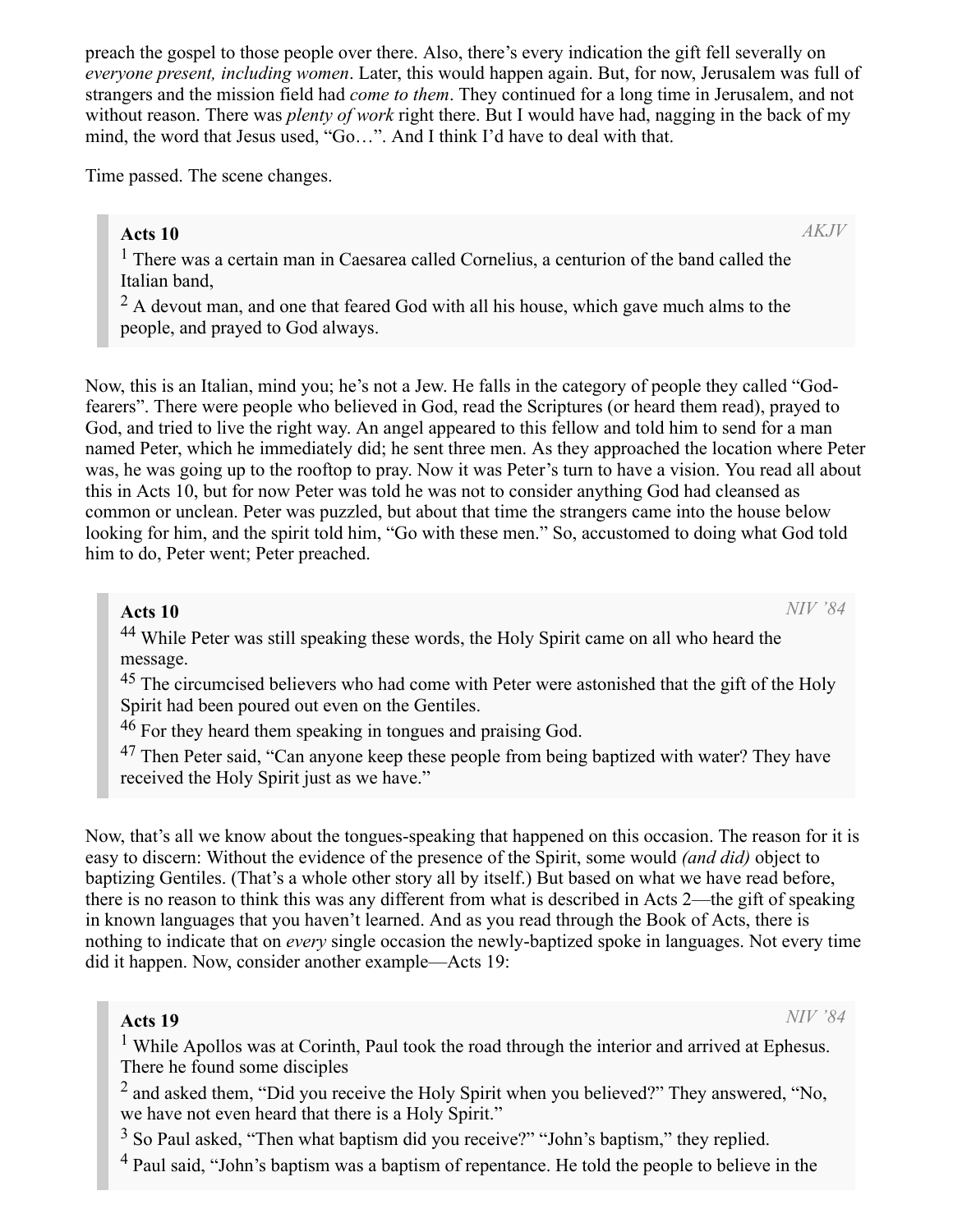one coming after him, that is, in Jesus."

<sup>5</sup> On hearing this, they were baptized into the name of the Lord Jesus.

 $6$  When Paul placed his hands on them, the Holy Spirit came on them, and they spoke in tongues and prophesied.

Now, there's not much to go on here, and there is really no reason to think it was different from Acts 2. The statement "they spoke in tongues *and prophesied*" is suggestive that the content of this language spoken was *known*—they prophesied.

But there is one puzzling example that forms the basis for some of the practice of speaking in unknown tongues even today. It's 1 Corinthians, chapter 14. Paul is away from Corinth, and he has gotten messages from them about things that are going on there, and he hears something about speaking in tongues coming back from Corinth. He wrote in his letter, chapter 14:

#### 1 Corinthians 14

<sup>1</sup> Follow the way of love and eagerly desire spiritual gifts, especially the gift of prophecy.

Now, people with the gift of prophecy were not rare among these people, but their prophesying seems to be something other than the kind of prophesying that John got in the Book of Revelation or that Malachi got when he gave his prophecy. Theirs seems to be more along the line of inspired preaching. It was not a clear-cut foretelling of the future in every case. Now, even when it did involve future events, it seems to have been somewhat indirect in the way it was presented. Paul goes on, though, in chapter 14, verse 2:

#### 1 Corinthians 14

2 For anyone who speaks in a tongue *[a language]* does not speak to men but to God. Indeed, no one understands him; he utters mysteries with his spirit.

Now, from this comes the idea of unknown and unrecognized tongues. Here's the question: Is Paul describing a universal principle of tongues, or is he describing the specific occurrences in Corinth? Put yourself in Paul's position. He's not there. He has not seen, he has not heard, what is taking place. He has only heard *of* it. What if there had been an outbreak of speaking in tongues in Corinth that resembles what happens in some churches today?

Paul was informed that it had happened. Paraphrasing what he wrote, he could be saying this: "The one who is speaking there can only be speaking to God, because no one present understands him." For all we know, the chap had received the gift of the Mesopotamian language, and no one in Corinth understood a word of it. And yet it could have been a very real language. Paul went on in verse two:

#### 1 Corinthians 14

 $2$  For anyone who speaks in a tongue does not speak to men but to God. Indeed, no one understands him; he utters mysteries with his spirit.

 $3$  But everyone who prophesies speaks to men [...]

Now, do you want to know what prophesying was in that time?

*NIV '84*

*NIV '84*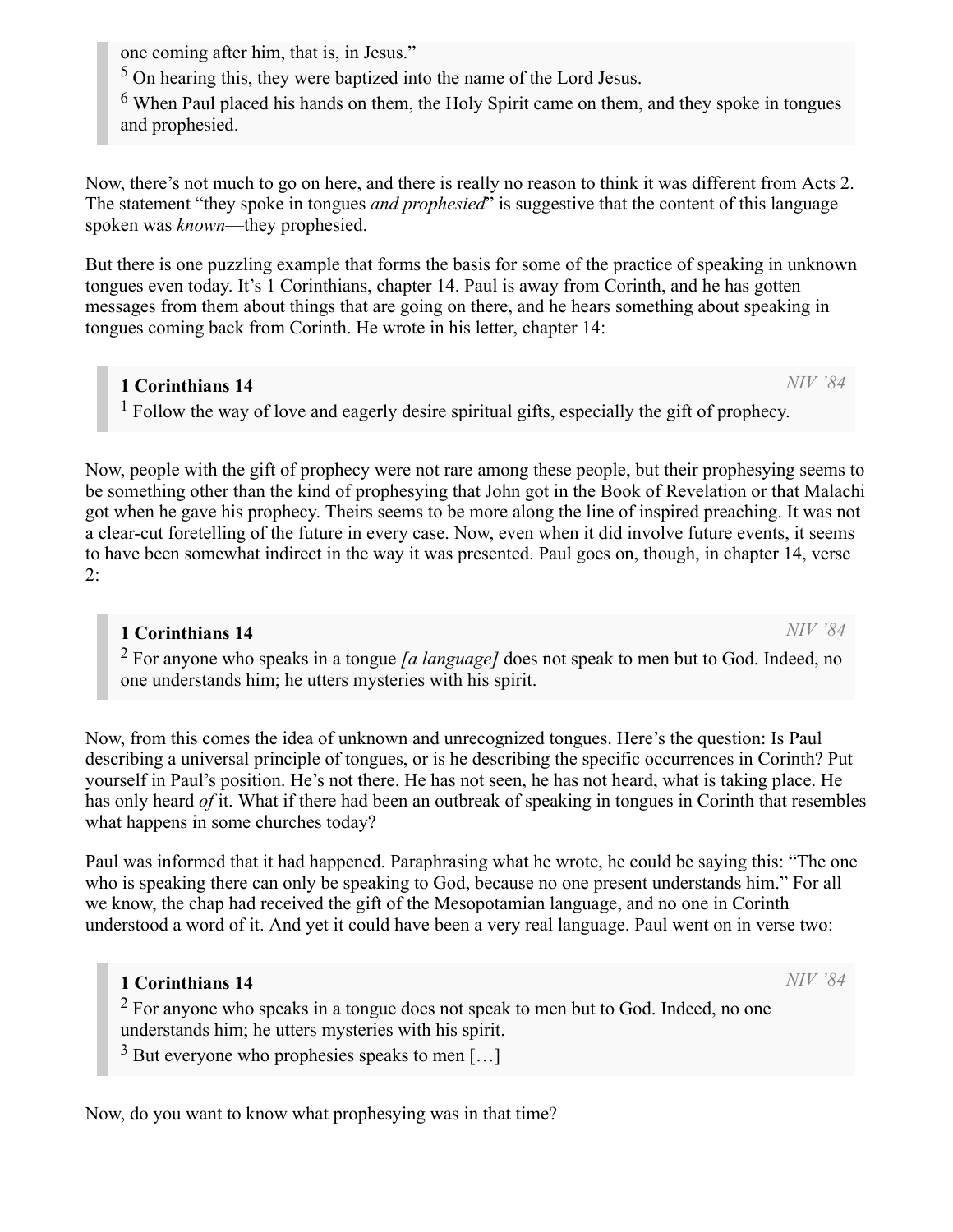### 1 Corinthians 14

<sup>8</sup> Again, if the trumpet does not sound a clear call, who will get ready for battle?

## 1 Corinthians 14

 $3$  But everyone who prophesies speaks to men for their strengthening, encouragement and comfort.

It sounds just an awful lot like a sermon. This gives you an idea of what prophesying accomplished. In order to do it, it had to be understood, because it was purposeful—not merely to foretell the future; but to strengthen, encourage, and comfort.

#### 1 Corinthians 14

4 He who speaks in a tongue *[a foreign language]* edifies himself, but he who prophesies edifies the church.

To *edify* means to *build*, and I can take this in two ways: One is that the fellow speaking in a foreign language is building himself up—that is, his ego has gotten in control. The other is that the tonguespeaker *understands what he is saying*; so, he edifies himself, but nobody else understands a word of it. So what's the *point* in having him speak to them? Paul writes in verse five:

#### 1 Corinthians 14

 $<sup>5</sup>$  I would like every one of you to speak in [languages], but I would rather have you prophesy.</sup> He who prophesies is greater than one who speaks in tongues, unless he interprets, so that the church may be edified.

And my question, when I read that, was: If he can interpret, what's the point of the language? Speaking, whether in tongues or not, is for the purpose of edifying the church. In other words, the tongue-speaking must have *content*. What sort?

#### 1 Corinthians 14

 $<sup>6</sup>$  Now, brothers, if I come to you and speak in tongues, what good will I be to you, unless I</sup> bring you some revelation or knowledge or prophecy or word of instruction?

In other words, Paul thinks that tongues are *pointless* unless they convey content to the listener. Remember, our question is: What did the first Christians believe about this? Paul is one of the first Christians, and it's pretty plain that he thought speaking in tongues without being understood was pointless.

#### 1 Corinthians 14

 $<sup>7</sup>$  Even in the case of lifeless things that make sounds, such as the flute or harp, how will anyone</sup> know what tune is being played unless there is a distinction in the notes?

Reminded me of an old song I used to hear: *Johnny One Note*, who sang out with gusto, and just overwhelmed all the crowd, but he could only sing one note.

# *NIV '84*

*NIV '84*

*NIV '84*

*NIV '84*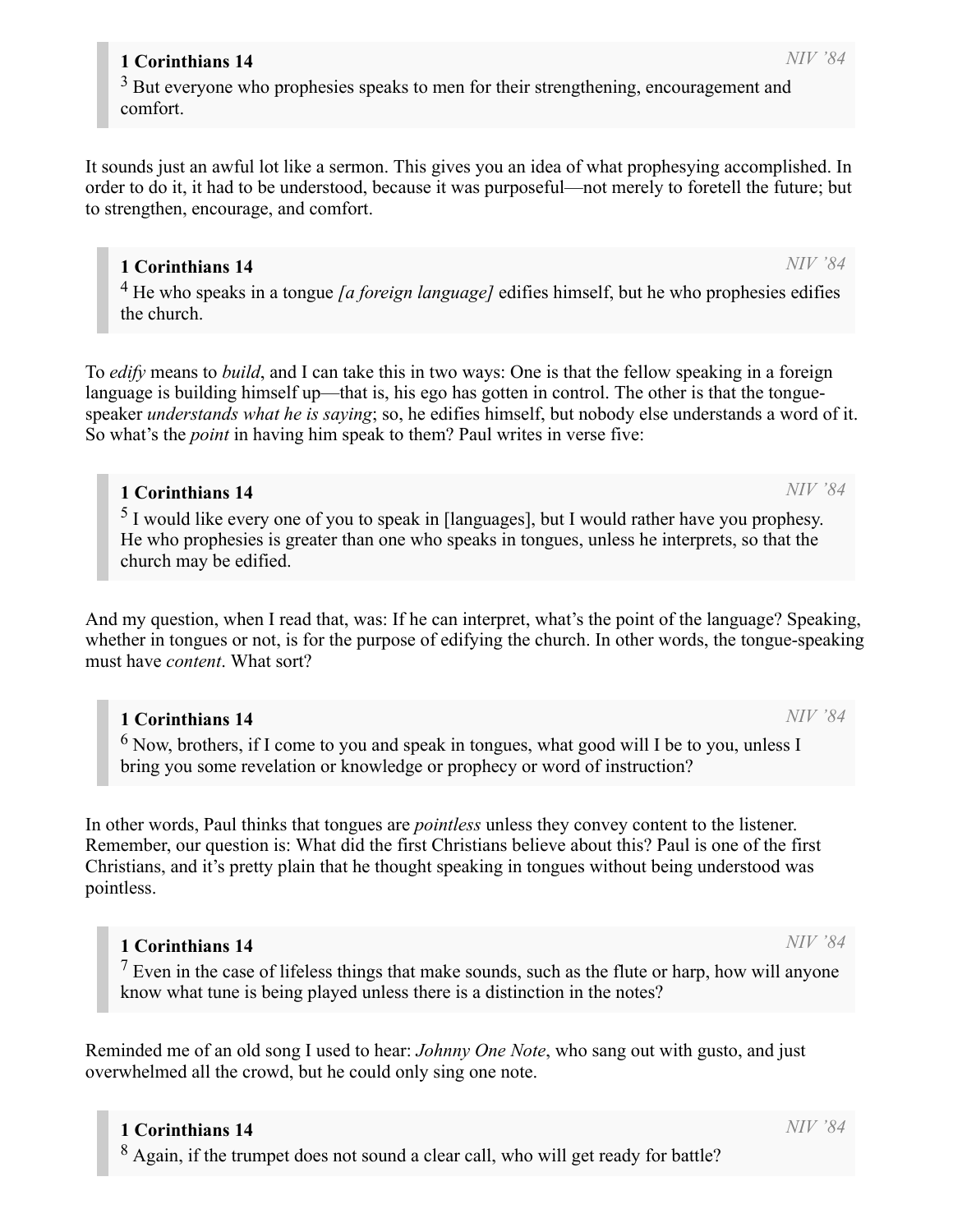Every morning we get a *Reveille*, and every night we get *Taps*, and we get the call *To the Colors*, and we get *Mess Call*. (And that's one that all of us listened carefully for during the time.) So the *point* of the trumpet call is to convey information.

#### 1 Corinthians 14

<sup>9</sup> So it is with you. Unless you speak intelligible words with your tongue, how will anyone know what you are saying? You will just be speaking into the air.

So I would conclude that Paul understood tongues to be for the purpose of communication. If there was not communication, he would just be speaking into the air—just so much stuff. And, of course, if you want to know what that's like, if you don't speak Spanish and you happen to be hanging around where Spanish-speakers are, just listen. They might as well be speaking into the air as far as you're concerned. No information is being conveyed to you.

#### 1 Corinthians 14

<sup>9</sup> So it is with you. Unless you speak intelligible words with your tongue, how will anyone know what you are saying? You will just be speaking into the air.

Now, how hard is that to understand. Paul says you need to be speaking *intelligible* words with your tongue—which means *somebody*, *somewhere* has got to make some sense out of it. Later, in verse 12, he repeats that idea.

1 Corinthians 14  $12$  So it is with you. [...]

I think what he's trying to say is that what's happening in Corinth is that people are speaking what *may very well be* a known language, but there's nobody there that understands it, and therefore they should shut up.

### 1 Corinthians 14

<sup>12</sup> So it is with you. Since you are eager to have spiritual gifts, try to excel in gifts that build up the church.

Now, what's the contrast with building up the church? Well, it's kind of building up the self—some display of ego.

1 Corinthians 14 <sup>13</sup> For this reason anyone who speaks in a tongue should pray that he may interpret what he says.

<sup>14</sup> For if I pray in a tongue, my spirit prays, but my mind is unfruitful.

In other words, "What's going on in *my* mind doesn't bear any fruit in somebody else's mind."

*NIV '84*

*NIV '84*

*NIV '84*

*NIV '84*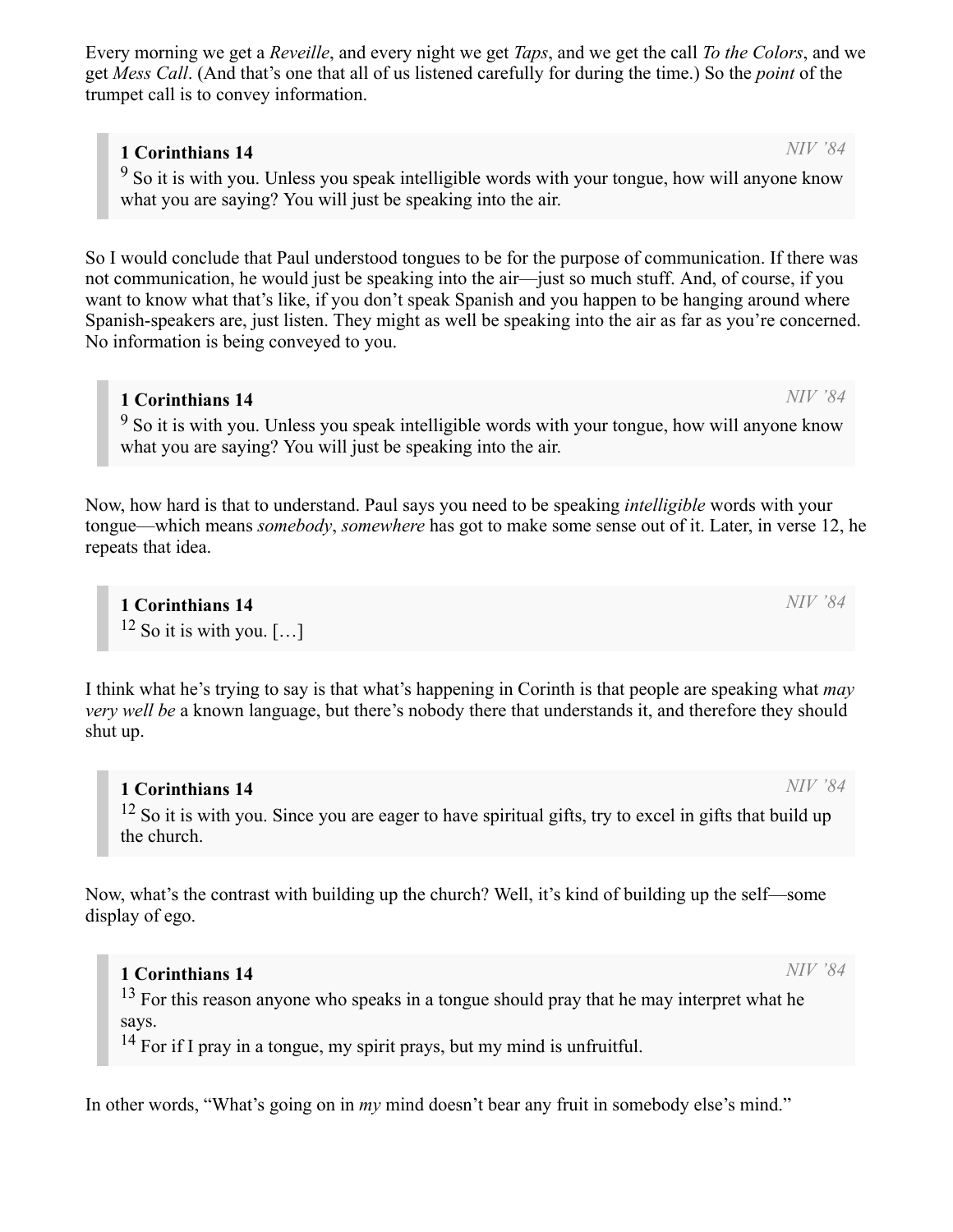#### 1 Corinthians 14

<sup>15</sup> So what shall I do? I will pray with my spirit, but I will also pray with my mind; I will sing with my spirit, but I will also sing with my mind.

Now, I have to conclude from this that Paul thought that praying in tongues involved praying with his mind. "I will pray, understanding what I am saying. It's problematic if *nobody else* does, but at least *I* do."

#### 1 Corinthians 14

 $15$  [...] I will sing with my spirit, but I will also sing with my mind.

<sup>16</sup> If you are praising God with your spirit, how can one who finds himself among those who do not understand say "Amen" to your thanksgiving, since he does not know what you are saying? <sup>17</sup> You may be giving thanks well enough, but the other man is not edified.

Now, when you read through this asking yourself the question, "What did Paul think about all this?", I get the impression Paul had *heard* that what was happening in Corinth was not edifying people. And that, when a person who was going to stand up and pray, he should not be praying in Spanish or in German or in Mesopotamian; he should pray in the language that is commonly spoken in that congregation. Because the people who are with him are going to say, "Amen", making it *their own* prayer, when he is through. It's interesting; Paul said:

#### 1 Corinthians 14

<sup>18</sup> I thank God that I speak in tongues more than all of you.

<sup>19</sup> But in the church I would rather speak five intelligible words to instruct others than ten thousand words in a [language].

By that he means a language *the others don't understand*. There are two ways to take this. One is Paul was multi-lingual—either through learning or through gift; he doesn't say. Second, you could conclude, "Well, Paul had a gift of unknown tongues." But *in context*, Paul seems to deprecate speaking in tongues as a pointless showing off—unless, of course, somebody else *understood what it was that he was saying*.

#### 1 Corinthians 14

 $20$  Brothers, stop thinking like children. In regard to evil be infants, but in your thinking be adults.

 $2<sup>1</sup>$  In the Law it is written:

"Through men of strange tongues

and through the lips of foreigners

I will speak to this people,

but even then they will not listen to me," says the Lord.

 $22$  Tongues, then, are a sign, not for believers but for unbelievers; prophecy, however, is for believers, not for unbelievers.

What in the world does he mean by all that? Well, if you go back and look up to the scripture he is citing:

*NIV '84*

*NIV '84*